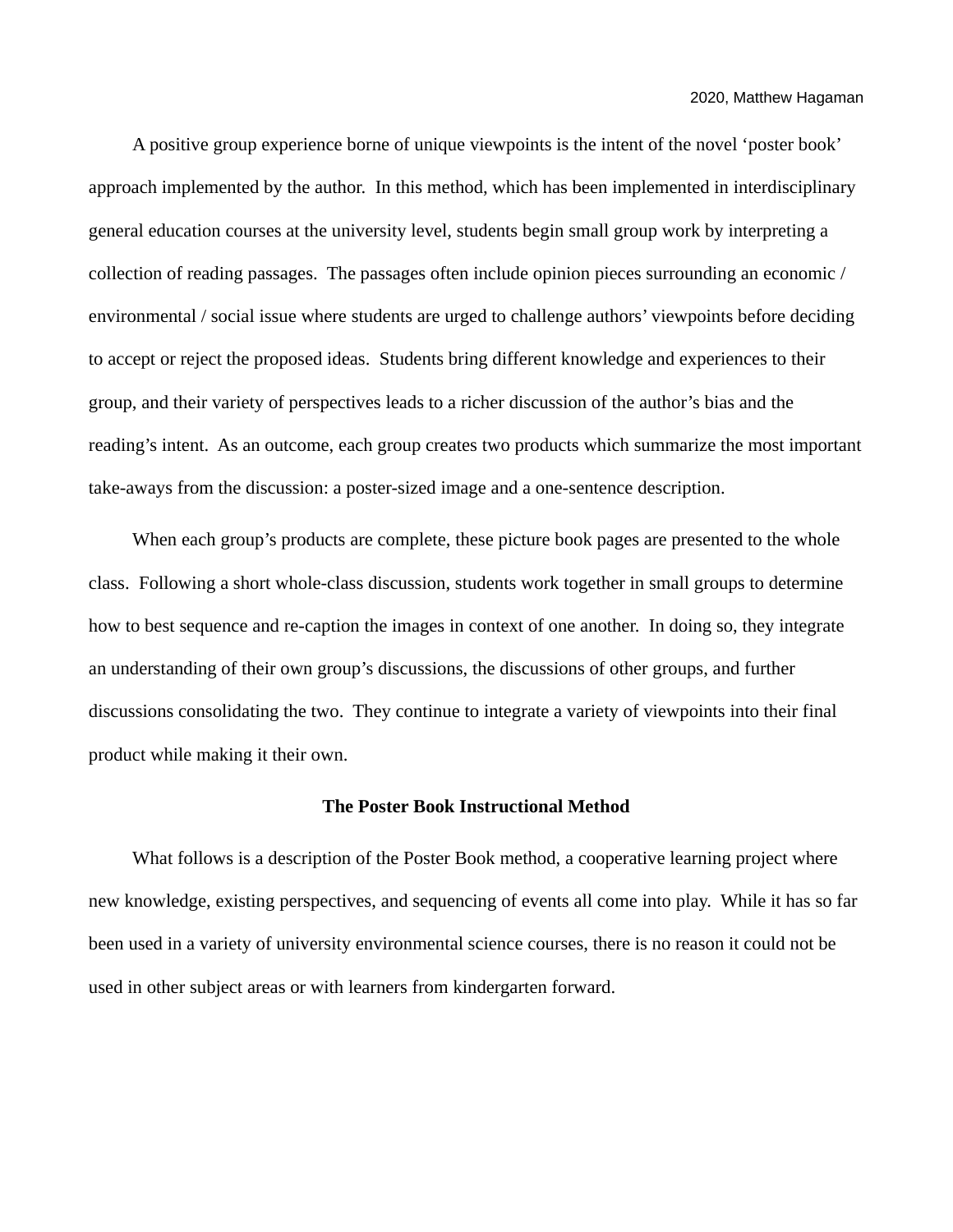# **Part 1: The Reading**

The Poster Book method begins with small groups of students being given an assigned reading relating to a broad topic. Each group's reading should be different than that of the other groups, both in terms of topic and viewpoint. While it need not be pure opinion, each reading should give room for students to ask questions, particularly questions related to believability or bias.

For example, student groups might be given information from inventors, sellers, and users of fishing equipment. Consider the list of readings which appears below.

- A short paper describing the invention of monofilament netting, which is much stronger and more durable than the types of fish netting which came before.
- A sales document describing different bottom-trawling attachments for that same netting: weights, tickler chains, and rock hoppers.
- A government order which describes the indefinite ban of all cod fishing in Grand Banks, Newfoundland after the species was overfished with bottom-trawling methods.
- The journal of a man who lost his job, boat, and livelihood following a similar order in New England.
- A promotional whitepaper from an aquaculture facility, which serves as an alternative to fishing practices like bottom-trawling.
- A newspaper opinion piece which describes the high prices hook-and-line fishers are getting when selling their catch in display auctions.

One possible narrative may seem clear from these readings, but because each group is operating independently, any larger narrative will remain unseen by the groups and in the end students may develop narratives which deviate greatly.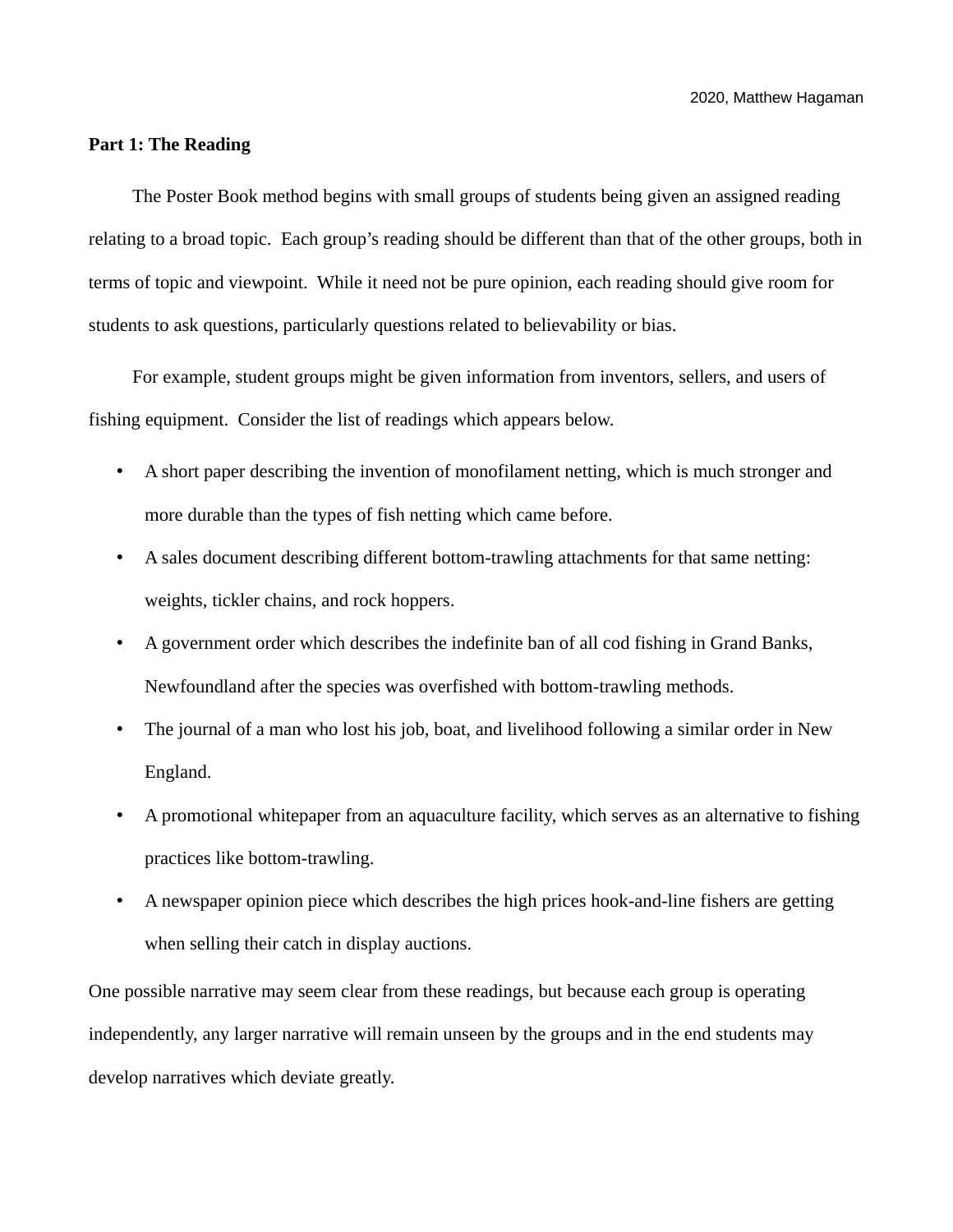## **Part 2: The Poster and Its Caption**

After each group has had an opportunity to read the assigned reading, the group discusses what they read, what they believe, and what they question. The group's aim is to determine what the author of their reading can safely contribute to a story based more on fact than on opinion.

The group is then tasked with creating two products: a single image which depicts the group's main take-away from the reading and a single sentence which could be used to caption that image, just as one might see on the opposite page of a picture book. The image should be free of words (though labels are acceptable) and be presented on a large piece of paper, for example a 15" square or 11" x 17" page. The sentence should be presented on a separate paper of similar size.

As groups finish, they are asked to hang their work prominently in the classroom, along the whiteboard or chalkboard, for example. As they hang their work, each group is invited to decide where their image might best fit with those which have already been posted.

## **Part 3: The Discussion**

When all groups' posters are hung, students share their work and the ideas behind it. After describing their image and reading their sentence, different group members are asked to describe something the group purposely included or excluded from the image or statement in order to make it more objective.

When all groups have had an opportunity to do so, class members are invited to summarize the story they think the current sequence tells. From there, the discussion continues with considerations of how the story would change if the sequence were modified or if information excluded by one or more of the groups were added.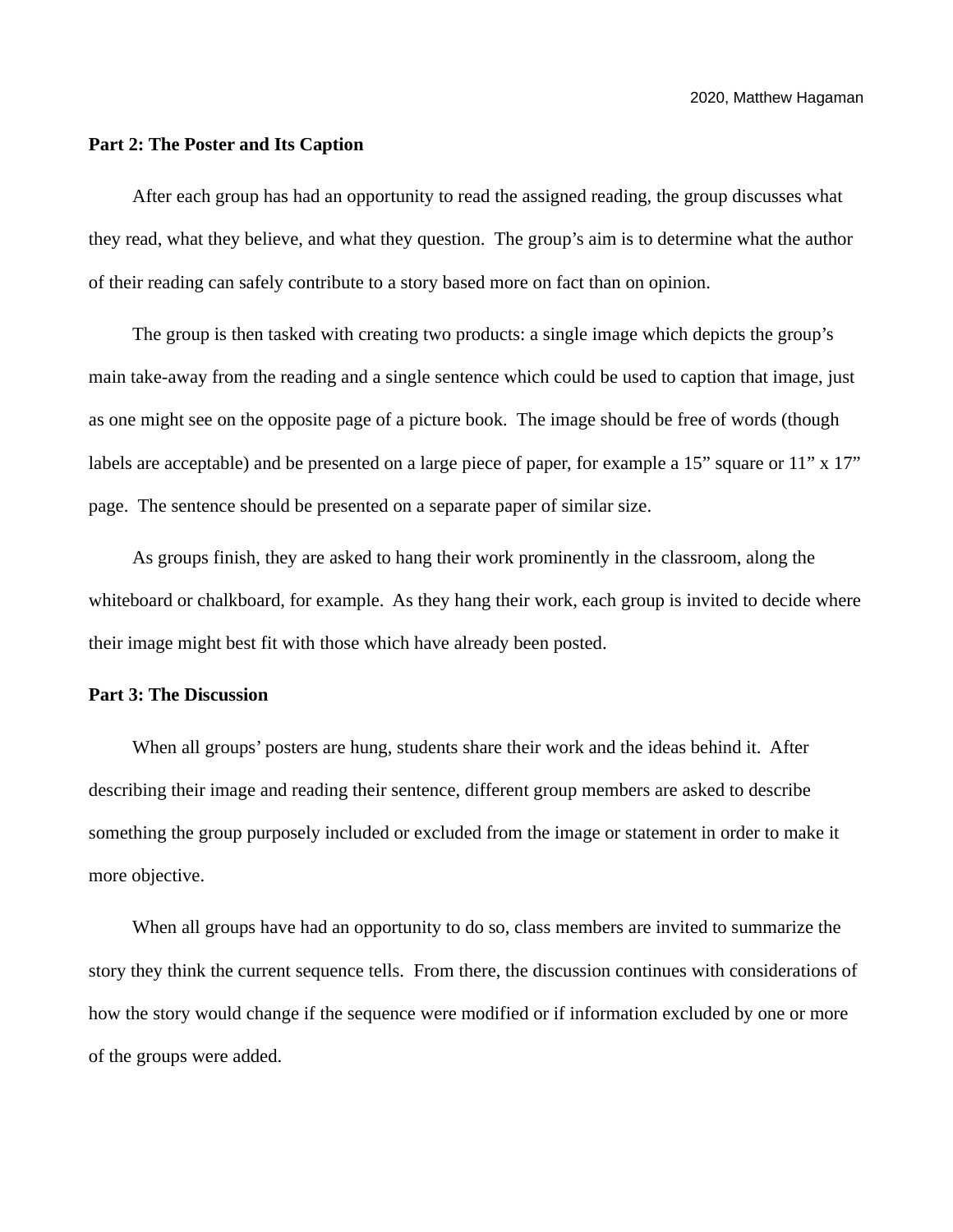## **Part 4: The Rewrite**

Following the whole-class discussion, each group is asked to re-sequence the images and re-write the sentences in order to create what they feel is the best version of the story. In this version, teams are invited to let opinion or perspective drive the story, though the sentences should still match the imagery. An example using images from the readings noted above appears below.

- 1. Monofilament netting was a great invention which made it easier for fishers to catch more fish.
- 2. Additional inventions like weights, tickler chains, and rock hoppers also made things easier for fishers.
- 3. Some of these inventions might not be needed if humans embrace aquaculture, where fishers have greater control over their harvest.
- 4. The fishing methods which use these inventions have proven harmful to natural ecosystems.
- 5. Fishers who use unsustainable methods could turn to more sustainable methods like aquaculture, though.
- 6. Fish which are caught sustainably look better in 'display auctions' and make more money, so aquaculture caught with hook-and-line fishing may actually be better for all involved.

Depending on goals, timing, and product-based feasibility, the process may end here or continue through a comparative exercise focused on the role viewpoints have in each narrative. The sequence above, for example, focuses on the positives of aquaculture while ignoring the threats to ecosystems if farm-raised fish mix with wild populations. A group with a member whose family has a fishing background could lead her group in a different direction which would remain perfectly valid while using the same images in a different sequence.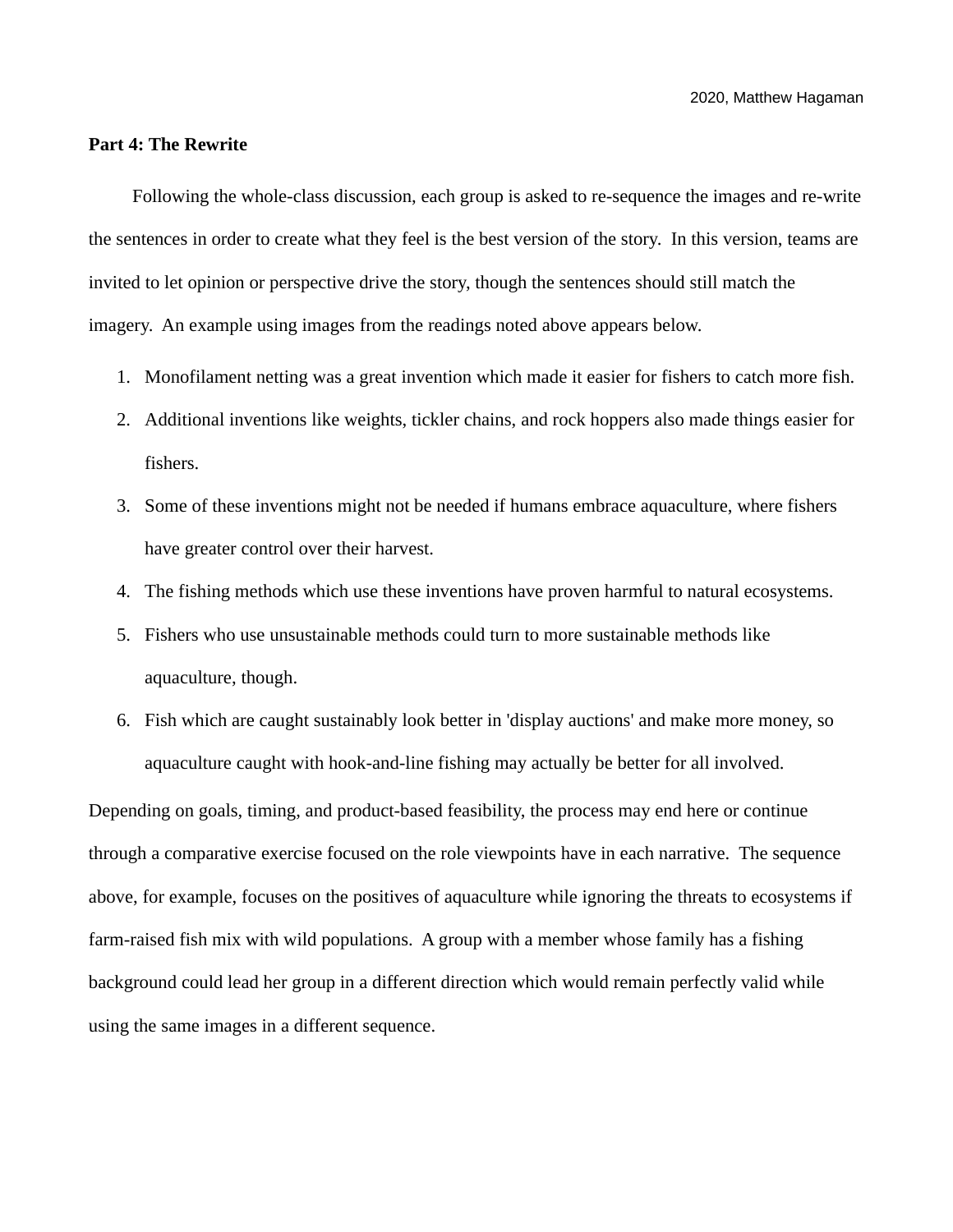2020, Matthew Hagaman

# **Keys to Success**

As educators consider their role in the Poster Book process, it is important to remember that they are intended to be less a conveyor of knowledge and more a guide of learning in this and other cooperative learning techniques (Manning & Lucking, 1991). As always, it is important for educators to monitor group progress and to encourage high levels of engagement for all students. With that said, experience has shown that students readily engage in the cooperative Poster Book process, in part because there are opportunities to discuss ideas both in isolation and in a fuller context, and because there are unique opportunities for analytical and creative thinkers.

If implemented as designed, the Poster Book method presents some new information to each individual/group, though some individuals/groups may have more background information on related topics. Heterogeneous grouping is encouraged, and educators are likewise encouraged to review their social-emotional learning standards in order to best direct the experience. In the State of Illinois, for example, Social Emotional Learning Standards 2A (recognizing feelings and perspectives), 2B (recognizing similarities and differences), and 2C (using social communication skills) can be addressed across all grade levels using the Poster Book experience (Illinois State Board of Education, 2016).

Within and even between groups, cooperation should be emphasized over any sense of competition. The 'best' version of the story is relative, and it is going to be different for each group given their unique perspective on the subject. Competitions which create winners and losers can be motivating to a small part of the student population, but everyone can be motivated by gains through cooperation (Manning & Lucking, 1991).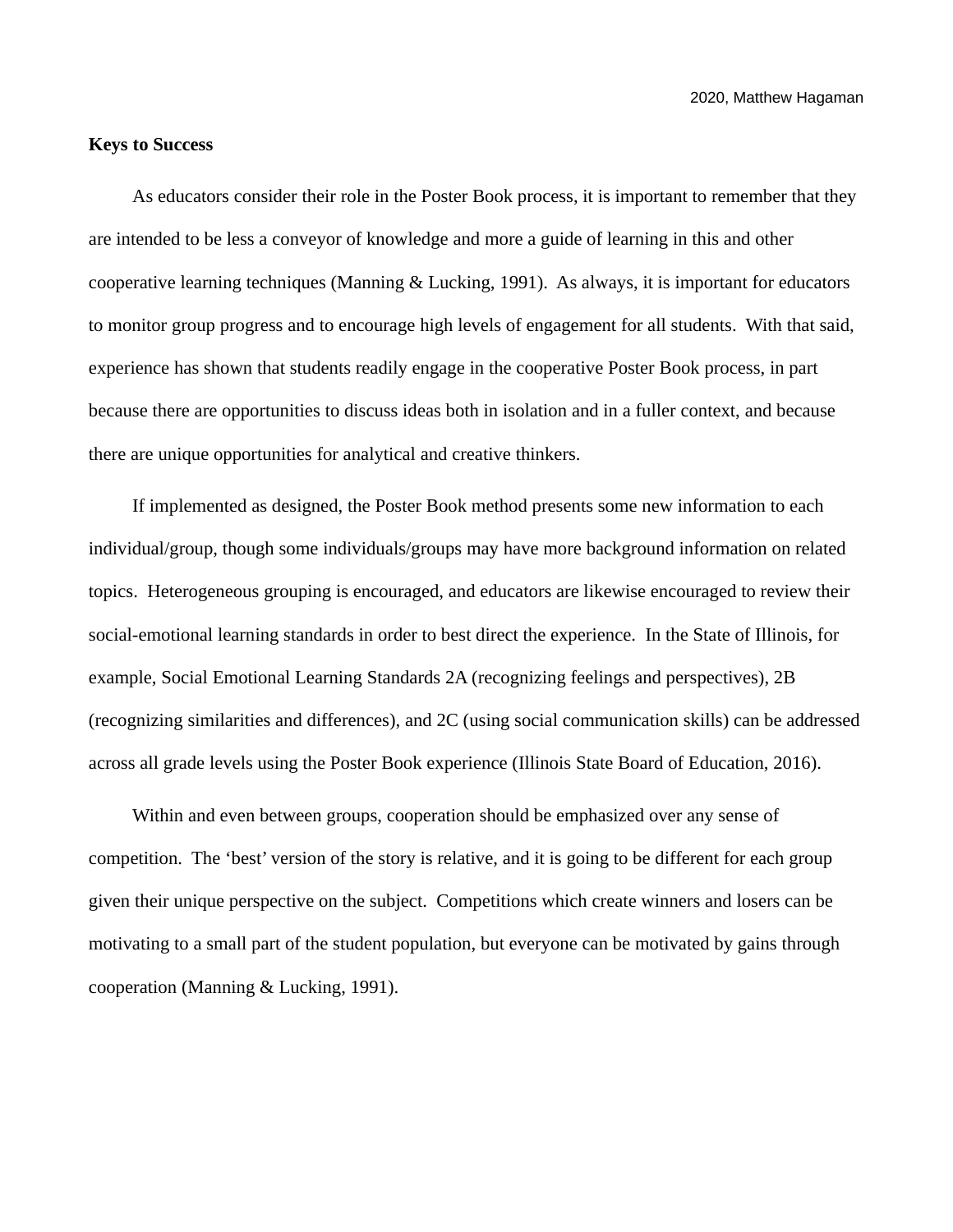### **Discussion**

The Jigsaw Method, one of the first major forms of cooperative learning, was developed for a specific reason. Professor Aronson was consulted when Austin, TX schools were desegregated and youth from different racial groups found themselves in the same classroom for the first time (Aronson & Patnoe, 2011). Fear, distrust, and suspicion between the groups resulted in physical fights, and competition for classroom achievement was not improving the situation. By changing the structure of the classroom, even for only a small part of the school day, students learned that they must (and could!) rely on one another to succeed. Students expressed fewer stereotypes, higher levels of self-confidence, and a better liking of school as confirmed by both surveys and a drop in absenteeism. These types of cooperative working relationships often turned into friendships, and studies of jigsaw-related classes "documented substantially more cross-ethnic friendships than in the control groups" (Manning & Lucking, 1991, p. 155).

## **The Role of Diverse Learners**

The Jigsaw Method encourages heterogeneous grouping, like most cooperative learning strategies. While Aronson saw these groups as being essential to encouraging trust between different racial groups, other cooperative learning strategies embrace heterogeneous grouping for the benefits inherent in varied backgrounds and viewpoints (Aronson & Patneo, 2011; Awang, 2006). Diversity need not be a problem; it can be a resource (Smolcic & Arends, 2017). The Photovoice concept, for example, relies on the many choices of individual photographers to tell a unique story which would never be possible through traditional photojournalism's individual voice (Wang & Burris, 1997). What photographers choose to photograph and how they choose to frame the subject can be significant in bringing new perspective to the final, collaborative product. The Poster Book method has similar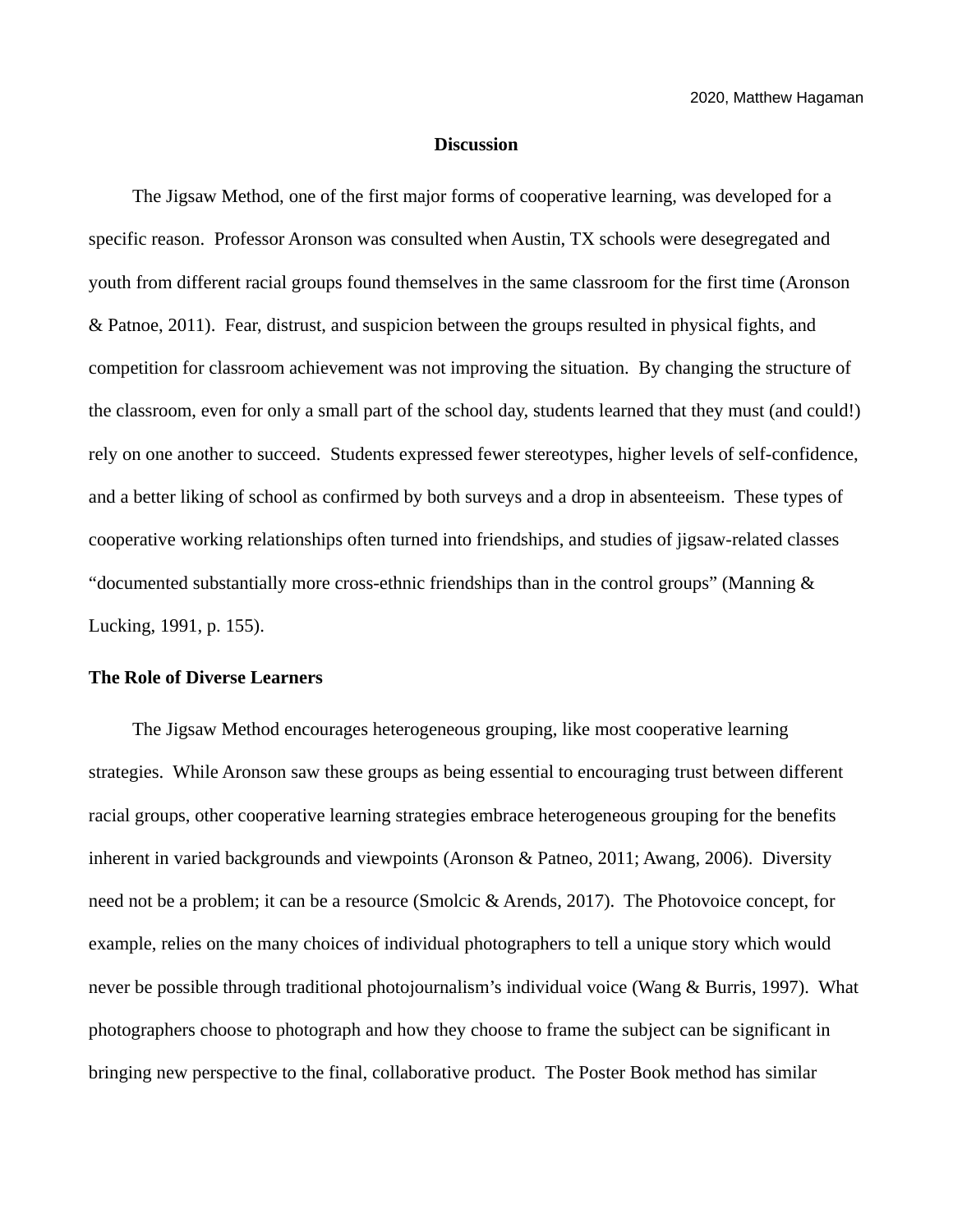goals; voices and viewpoints of each individual can bring value to the image, sentence, and story products.

Other researchers have focused on cooperative learning as a way to raise student achievement. "Overall, most studies show that high, average, and low achievers gain equally from cooperative learning experiences; however, some studies have shown greater gains for low achievers and others have shown the greatest gains for high achievers" (Manning & Lucking, 1991, p. 154). Where heterogeneous groupings were determined by primary language, gender, and ability, Awang (2006) demonstrated that cooperative learning allowed more students to gain technical skills than would be typical in a traditional course. Even those students who were unable to fully grasp technical skills were much better-prepared to recognize patterns based on technical information. Jones & Sterling (2011) suggest that cooperative learning can be especially valuable in inclusive classrooms. While achievement has not been measured, the Poster Book method has been implemented in inclusive classrooms, and students with learning disabilities have been equally involved in discussions, even if their participation was more often as an artist than as an author.

"Research has suggested that working cooperatively seems to have particularly strong effects for Hispanic and black students, regardless of achievement levels" (Manning & Lucking, 1991, p. 155). These are populations which are often marginalized in part because of a diminished socioeconomic status. During large-group instruction, research has shown that students are more likely to be thinking about something off-task, and this is particularly true of underprivileged students who are thinking of their next meal or of unsupervised siblings at home (Peterson & Miller, 2004). Off-task thinking is diminished in cooperative learning structures like the Poster Book method where each individual is more likely to be directly involved in conversation.